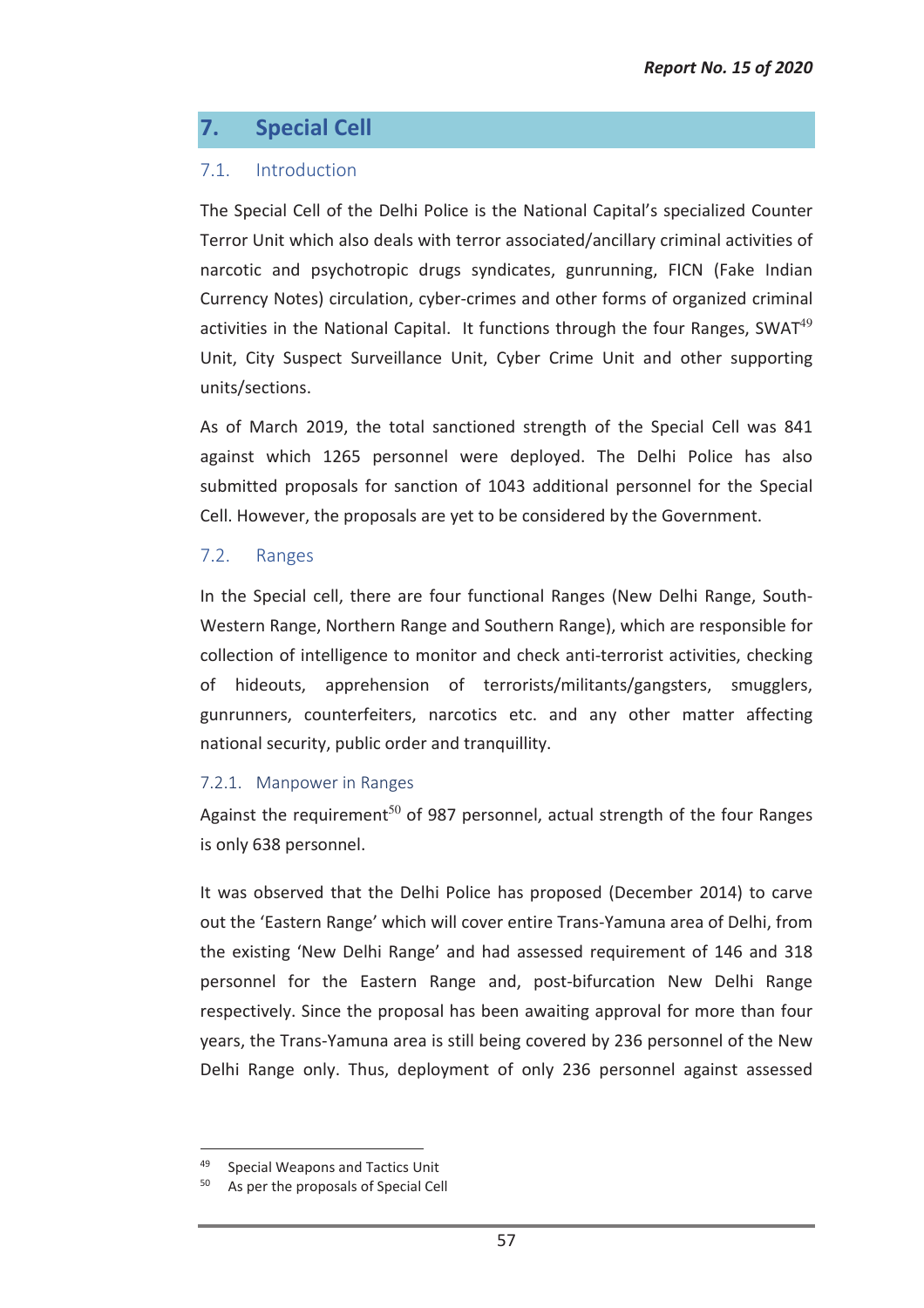requirement of 464 personnel, is putting these 236 personnel under acute stress as their daily duty ranges from 16-18 hours.

### 7.2.2. Vehicles in Ranges

Besides deficient manpower, Ranges also suffer from deficiencies in availability of vehicles, which are vital for quick response in real time during law and order situations. Audit also observed that against the Special Cell's assessment (February 2018) of requirement of 47 fourwheelers and 125 two-wheelers for operation purpose in Ranges, there were only 25 four-wheelers and 50 two-wheelers at their disposal. Out of these, against the requirement of one Bulletproof (BP) Light Motor Vehicle (LMV) and one BP Minibus for each Range, one Range did not have either, and the remaining three Ranges did not have Bulletproof LMV. The shortage in availability of vehicles for Ranges should be addressed immediately, as it may affect their operational efficiency.



# 7.2.3. Bulletproof Jackets and Weapons in Ranges

Regarding the protective equipment (Bulletproof Jackets) for personnel on active duty in Ranges, no norms have been prescribed by BPR&D/Delhi Police. However, it was observed that the number of BP Jackets available (105) were less than the personnel on operational/active duty in Ranges (506). Also, the Special Cell has requested (January 2019) for 400 BP Jackets, which indicates that the Ranges are currently not provided with adequate number of BP Jackets for their personnel, who regularly undertake dangerous and sensitive operations.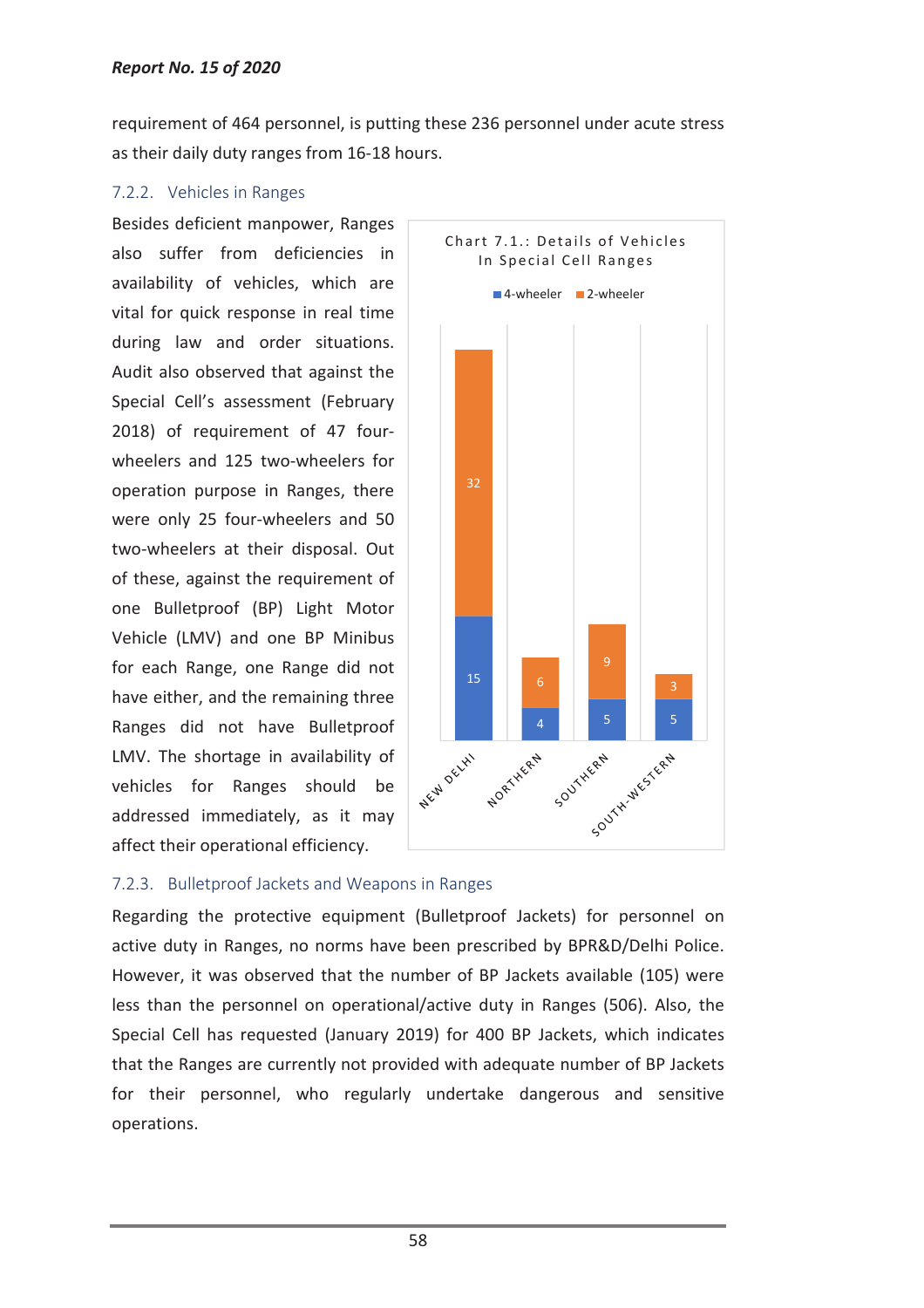Though there were no specific norms to assess the requirement of arms and ammunition, a disproportionately lower number of primary weapons/sidearms (Pistol/Revolver) in South-Western Range merits review (Chart 7.2).



Delhi Police replied (June 2020) that procurement of BP Jackets is ongoing and that the tender for procurement of 7351 Bulletproof jackets was scheduled to open on 29th June 2020.

Government should expeditiously take a decision regarding Delhi Police's proposal for creation of 'Eastern Range' and ensure that the manpower deployed in Special cell ranges is as per the requirement. Delhi Police need to address the issue of severe shortage of vehicles (including bulletproof vehicles) and bulletproof jackets to ensure that the operational efficiency of Special cell is not affected.

# 7.3. SWAT Commando Unit

The SWAT (Special Weapons and Tactics) Commando Unit consists of 202 commandos (as of March 2019) specially trained for counter terror operations, and SWAT Teams are deployed at vulnerable places to thwart any terrorist attack and remain in a continuous state of preparedness. SWAT has been constituted (2009) as first responder to any armed attack by terrorists, gangsters or anti-national elements in Delhi. During April 2016, when SWAT was operating with 174 personnel<sup>51</sup> from a single base, it had assessed a total requirement of 309 personnel to operate from at least three bases in Delhi to be able to respond in the quickest time. As of March 2019, though SWAT is operating from four bases, the number of personnel was only 241 (including 202 commandos).

 $\overline{a}$ 

<sup>51</sup> Inspectors, SI, Constable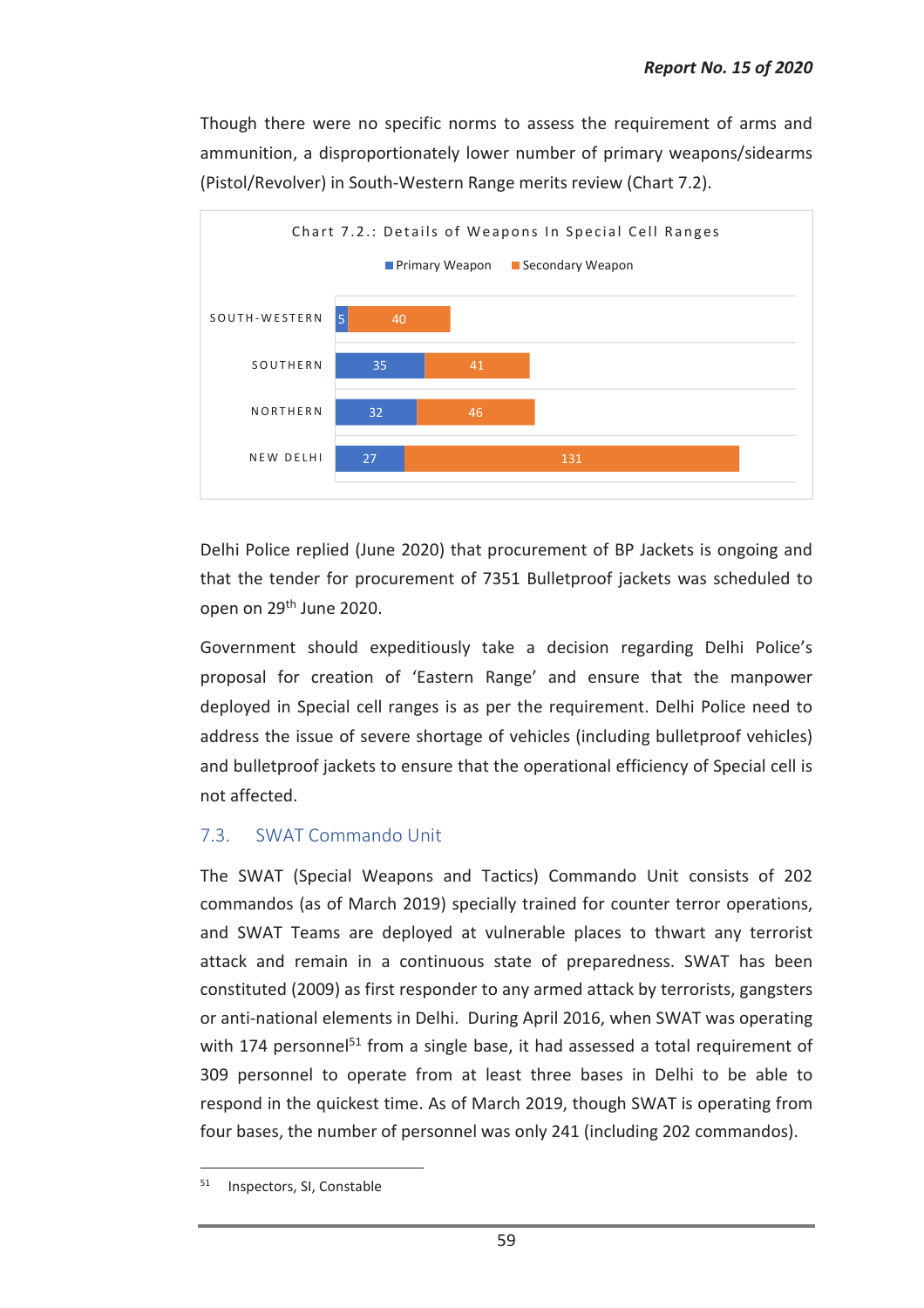#### *Report No. 15 of 2020*

Subsequently, MHA approved (November 2018) total 483 personnel for SWAT, and the new 242 posts were to be selected by the Delhi Police from the 3139 posts already sanctioned by MHA for other units of the Delhi Police. Audit observed that the Delhi Police was yet to take action in this regard. Thus, even after four years of the proposal to strengthen the SWAT and six months of approval of MHA to upgrade the SWAT, it was still operating with less than the required number of personnel (202 commandos against requirement of 311 and Nil personnel for Dog Squad and Bomb Disposal Squad, against a requirement of 24 and 18 respectively). It is important to have bomb technicians and dog squads with SWAT Teams to rapidly deal with explosive devices to prevent delays, enhance the teams' safety and improve their ability to successfully complete the mission.

During scrutiny of records, audit observed that Commandos of SWAT Teams should be given training at specialized training centres regularly to keep them fit and alert as well as for awareness of the latest technologies and tactics. However, it was observed that there was no policy for providing specialized training after commando training in Police Training Centre (PTC), and out of 202 commandos, only 38 have undergone specialized training at National Security Guard (NSG). Besides the specialized training, number of commandos who attended the commando course at the PTC in a year ranged between 15 to 99 during the period 2013 to 2018. Thus, a mechanism should be evolved to regularly impart specialized training to the commandos for all round development, regular upgradation of professional and physical skills and adequacy of preparedness of commandos.

Regarding protective gear for SWAT Commandos, there were only 136 old BP Jackets of which most were reported to be in a very poor condition. Though the SWAT Unit has requested (January 2019) for 245 BP Jackets for its commandos, action is yet to be taken on this. Inadequacy of an important protective item such as a bullet proof jacket would not only reduce the efficiency of the Commandos in case of any armed act by the terrorists in Delhi but could also put their lives at risk.

Delhi Police replied (June 2020) that final decision regarding sanctioning of 275 additional posts is under process. Reply is not indicative of time bound action plan on part of Delhi Police.